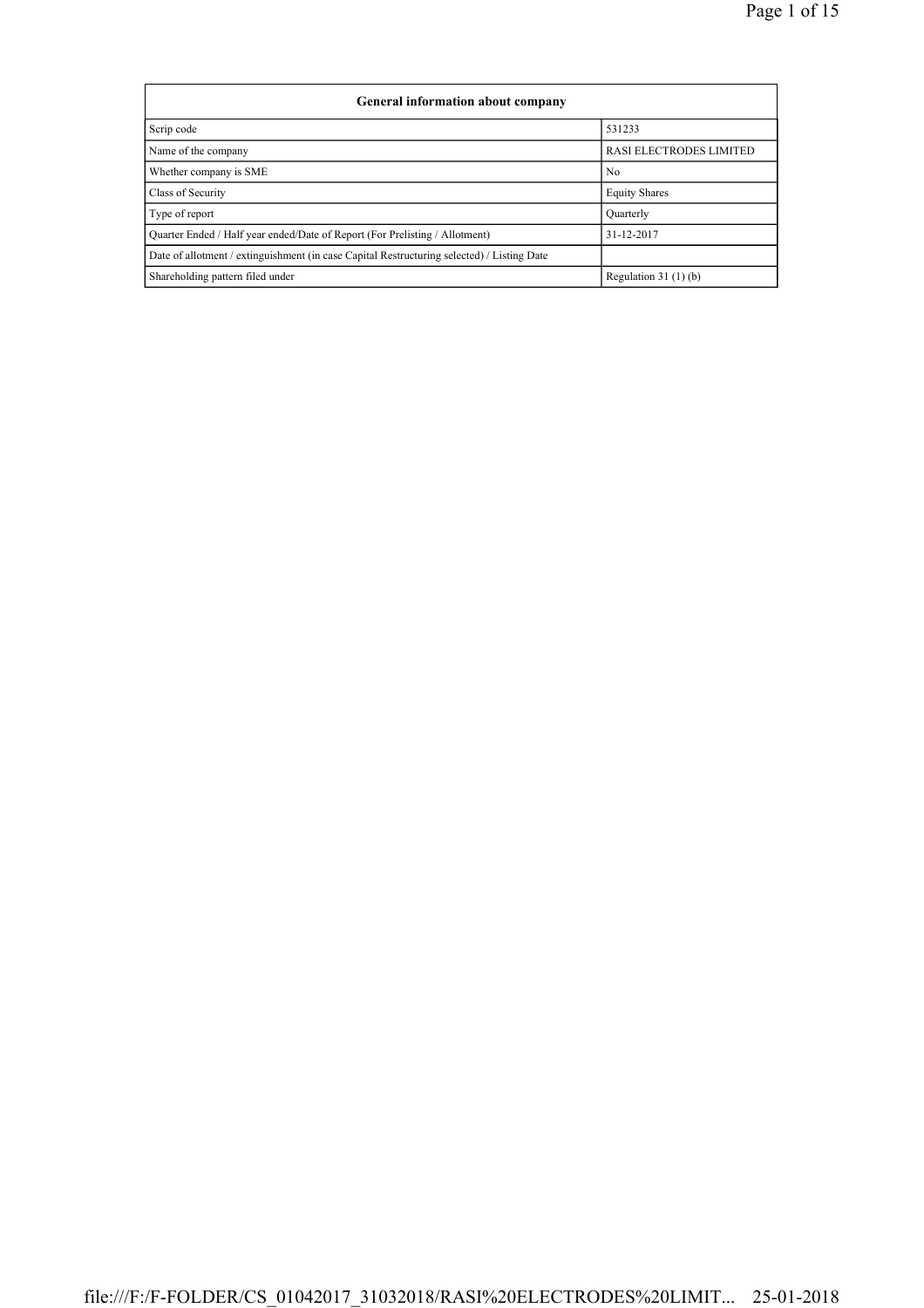| Sr. No. | <b>Particular</b>                                                                      | Yes/No         |
|---------|----------------------------------------------------------------------------------------|----------------|
|         | Whether the Listed Entity has issued any partly paid up shares?                        | N <sub>0</sub> |
|         | Whether the Listed Entity has issued any Convertible Securities?                       | No             |
|         | Whether the Listed Entity has issued any Warrants?                                     | No             |
|         | Whether the Listed Entity has any shares against which depository receipts are issued? | N <sub>0</sub> |
|         | Whether the Listed Entity has any shares in locked-in?                                 | Yes            |
|         | Whether any shares held by promoters are pledge or otherwise encumbered?               | N <sub>0</sub> |
|         | Whether company has equity shares with differential voting rights?                     | N <sub>0</sub> |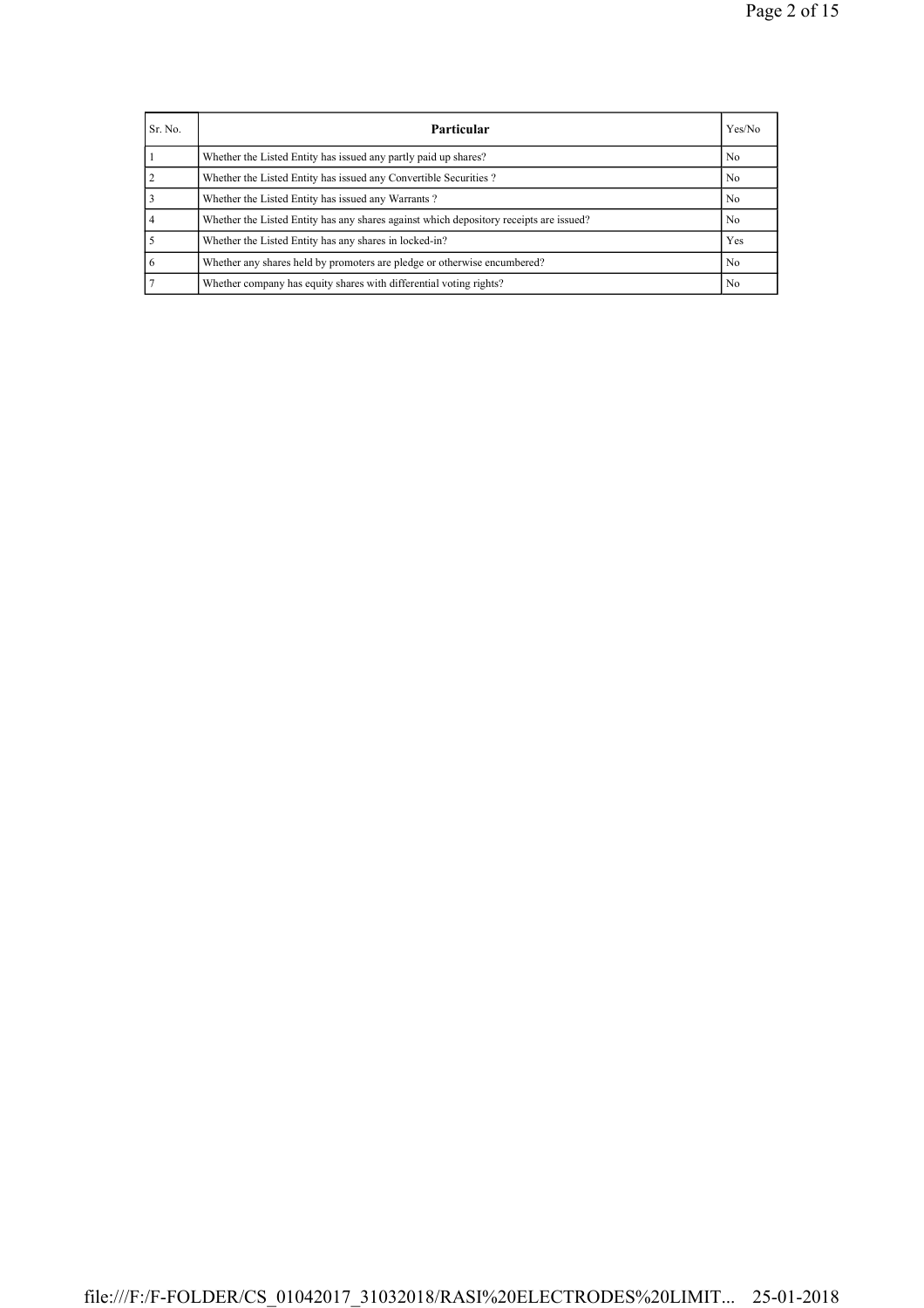|                 |                                           |                         |                         |                           |                          |                              | <b>Table I - Summary Statement holding of specified securities</b> |                                                                  |               |          |                                   |
|-----------------|-------------------------------------------|-------------------------|-------------------------|---------------------------|--------------------------|------------------------------|--------------------------------------------------------------------|------------------------------------------------------------------|---------------|----------|-----------------------------------|
|                 |                                           |                         | No. of                  | No. Of<br>Partly<br>paid- | No. Of<br>shares         | Total nos<br>shares          | Shareholding<br>as a % of total<br>no. of shares                   | Number of Voting Rights held in each<br>class of securities (IX) |               |          |                                   |
| Category<br>(1) | Category of<br>shareholder                | Nos. Of<br>shareholders | fully paid<br>up equity | up<br>equity              | underlying<br>Depository | held (VII)                   | (calculated as<br>per SCRR,                                        | No of Voting (XIV) Rights                                        |               |          | Total as a<br>$%$ of<br>$(A+B+C)$ |
|                 | (II)                                      | (III)                   | shares<br>held (IV)     | shares<br>held<br>(V)     | Receipts<br>(VI)         | $= (IV) +$<br>$(V)$ + $(VI)$ | 1957) (VIII) As<br>$a\%$ of<br>$(A+B+C2)$                          | Class eg:<br>X                                                   | Class<br>eg:y | Total    |                                   |
| (A)             | Promoter &<br>Promoter<br>Group           | 7                       | 8697950                 |                           |                          | 8697950                      | 27.94                                                              | 8697950                                                          |               | 8697950  | 27.94                             |
| (B)             | Public                                    | 3401                    | 22432550                |                           |                          | 22432550                     | 72.06                                                              | 22432550                                                         |               | 22432550 | 72.06                             |
| (C)             | Non<br>Promoter-<br>Non Public            |                         |                         |                           |                          |                              |                                                                    |                                                                  |               |          |                                   |
| (C1)            | <b>Shares</b><br>underlying<br><b>DRs</b> |                         |                         |                           |                          |                              |                                                                    |                                                                  |               |          |                                   |
| (C2)            | Shares held<br>by<br>Employee<br>Trusts   |                         |                         |                           |                          |                              |                                                                    |                                                                  |               |          |                                   |
|                 | Total                                     | 3408                    | 31130500                |                           |                          | 31130500                     | 100                                                                | 31130500                                                         |               | 31130500 | 100                               |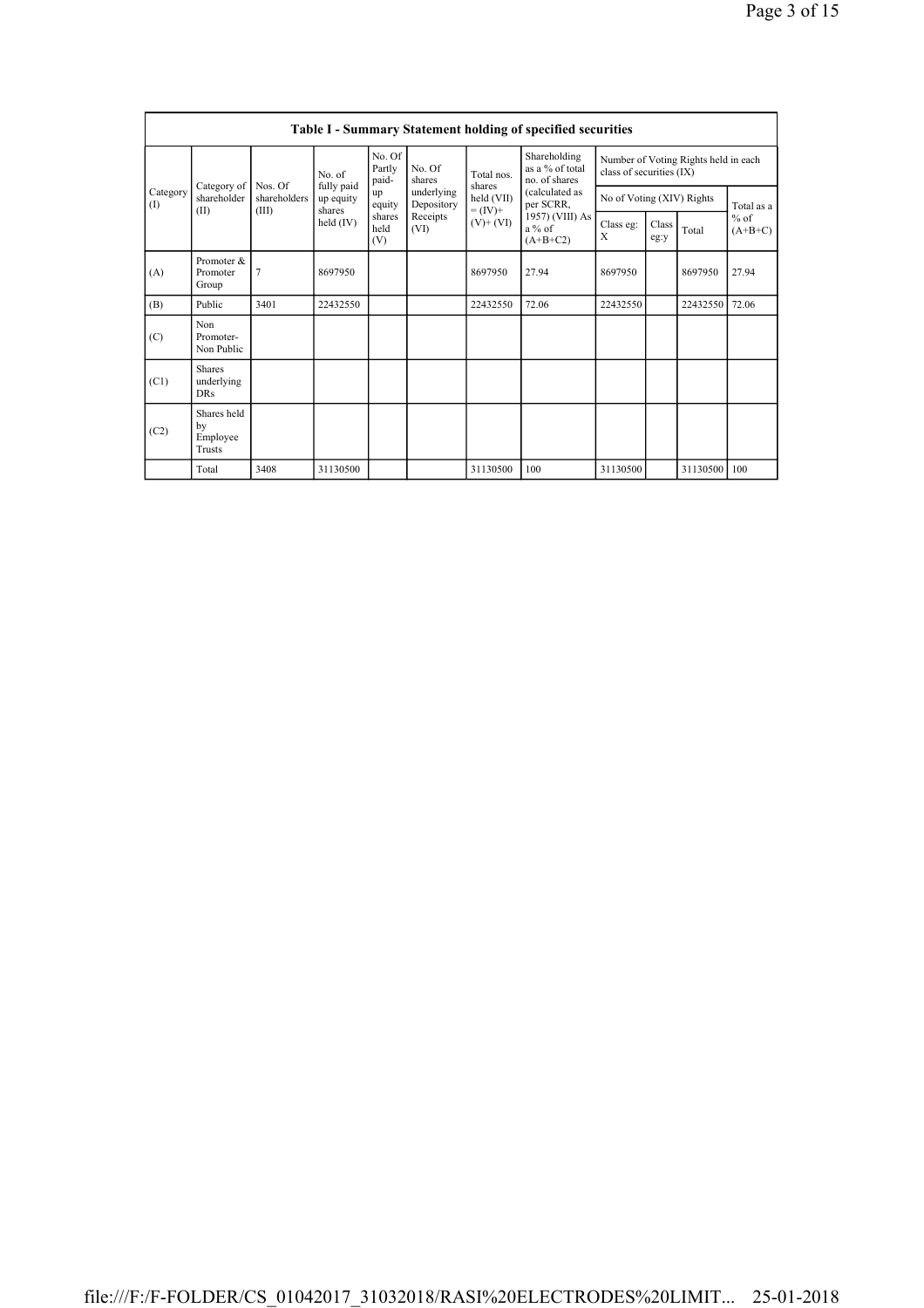|          |                                                                                                                                                                           |             |                                                  |                                                                                            | <b>Table I - Summary Statement holding of specified securities</b>                        |                                                  |              |                                                                               |                                |                                       |
|----------|---------------------------------------------------------------------------------------------------------------------------------------------------------------------------|-------------|--------------------------------------------------|--------------------------------------------------------------------------------------------|-------------------------------------------------------------------------------------------|--------------------------------------------------|--------------|-------------------------------------------------------------------------------|--------------------------------|---------------------------------------|
| Category | No. Of<br>No. of<br><b>Shares</b><br>Shares<br>Category of<br>Underlying<br>shareholder<br>Outstanding<br>convertible<br>(II)<br>Warrants<br>securities<br>$(X_i)$<br>(X) | Underlying  |                                                  | No. Of<br><b>Shares</b><br>Underlying<br>Outstanding<br>convertible                        | Shareholding, as<br>a % assuming<br>full conversion<br>of convertible<br>securities (as a | Number of<br>Locked in<br>shares (XII)           |              | Number of<br><b>Shares</b><br>pledged or<br>otherwise<br>encumbered<br>(XIII) |                                | Number of<br>equity shares<br>held in |
| (1)      |                                                                                                                                                                           | Outstanding | securities and<br>No. Of<br>Warrants (Xi)<br>(a) | percentage of<br>diluted share<br>capital) $(XI)$ =<br>$(VII)+(X)$ As a<br>% of $(A+B+C2)$ | No. (a)                                                                                   | As a<br>$%$ of<br>total<br>Shares<br>held<br>(b) | No.<br>(a)   | As a %<br>of total<br><b>Shares</b><br>held<br>(b)                            | dematerialized<br>form $(XIV)$ |                                       |
| (A)      | Promoter &<br>Promoter<br>Group                                                                                                                                           |             |                                                  |                                                                                            | 27.94                                                                                     | 150000 1.72                                      |              |                                                                               |                                | 8697950                               |
| (B)      | Public                                                                                                                                                                    |             |                                                  |                                                                                            | 72.06                                                                                     | $\theta$                                         | $\mathbf{0}$ |                                                                               |                                | 21532755                              |
| (C)      | Non<br>Promoter-<br>Non Public                                                                                                                                            |             |                                                  |                                                                                            |                                                                                           |                                                  |              |                                                                               |                                |                                       |
| (C1)     | Shares<br>underlying<br><b>DRs</b>                                                                                                                                        |             |                                                  |                                                                                            |                                                                                           |                                                  |              |                                                                               |                                |                                       |
| (C2)     | Shares held<br>by<br>Employee<br>Trusts                                                                                                                                   |             |                                                  |                                                                                            |                                                                                           |                                                  |              |                                                                               |                                |                                       |
|          | Total                                                                                                                                                                     |             |                                                  |                                                                                            | 100                                                                                       | 150000 0.48                                      |              |                                                                               |                                | 30230705                              |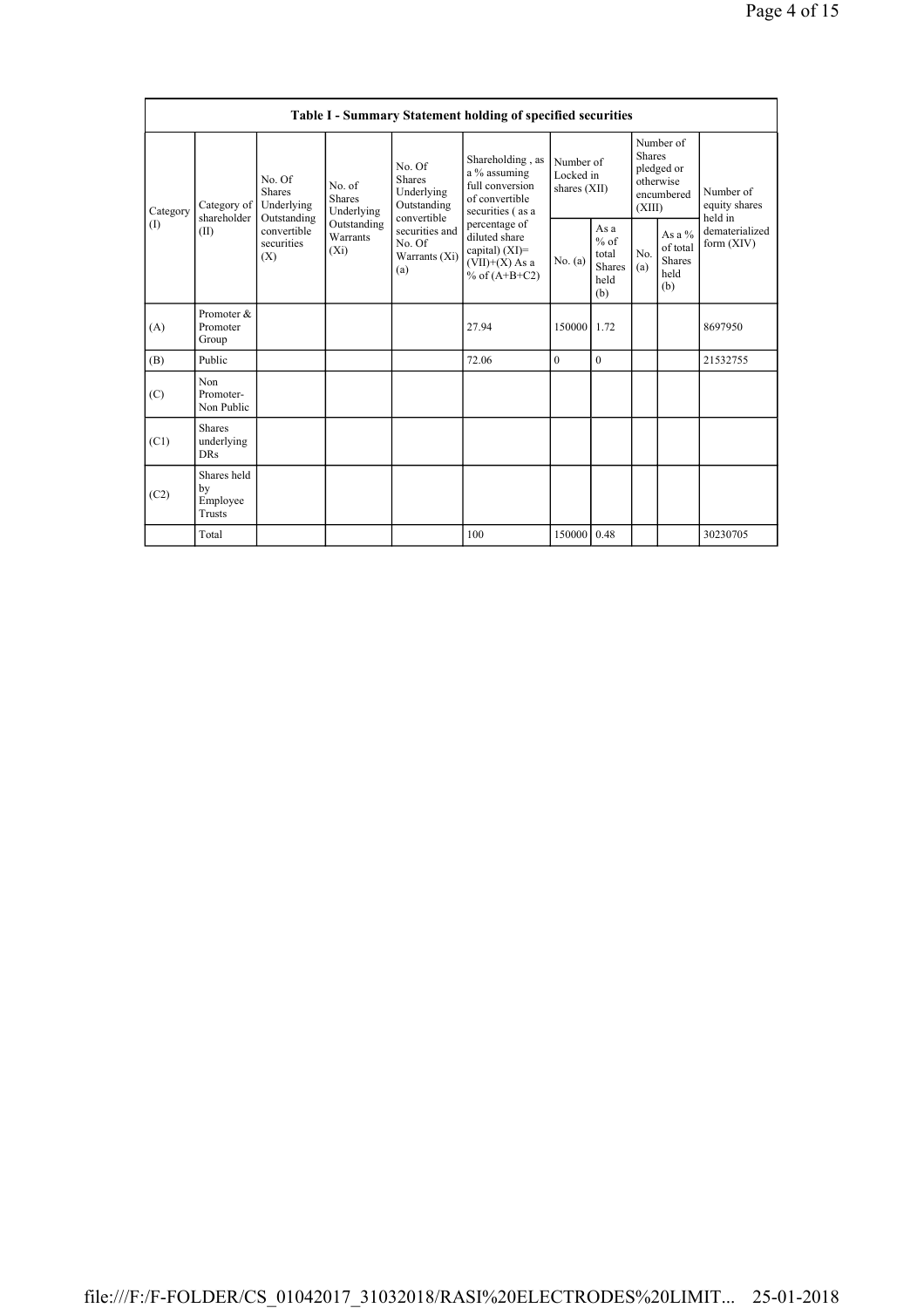|                                                                                                | Table II - Statement showing shareholding pattern of the Promoter and Promoter Group                                |                                  |                                   |                       |                          |                        |                                                                           |                                                                  |               |          |                                 |
|------------------------------------------------------------------------------------------------|---------------------------------------------------------------------------------------------------------------------|----------------------------------|-----------------------------------|-----------------------|--------------------------|------------------------|---------------------------------------------------------------------------|------------------------------------------------------------------|---------------|----------|---------------------------------|
|                                                                                                |                                                                                                                     |                                  | No. of                            | No.<br>Of<br>Partly   | No. Of<br>shares         | Total nos.<br>shares   | Shareholding<br>as a % of<br>total no. of<br>shares                       | Number of Voting Rights held in each<br>class of securities (IX) |               |          |                                 |
| Sr.                                                                                            | Category $\&$<br>Name of the<br>Shareholders (I)                                                                    | Nos. Of<br>shareholders<br>(III) | fully paid<br>up equity<br>shares | paid-<br>up<br>equity | underlying<br>Depository | held<br>$(VII) =$      | (calculated<br>as per<br>SCRR,<br>1957) (VIII)<br>As a % of<br>$(A+B+C2)$ | No of Voting (XIV) Rights                                        |               |          | Total<br>as a $\%$              |
|                                                                                                |                                                                                                                     |                                  | held $(IV)$                       | shares<br>held<br>(V) | Receipts<br>(VI)         | $(IV)+(V)$<br>$+ (VI)$ |                                                                           | Class eg:<br>X                                                   | Class<br>eg:y | Total    | of<br>Total<br>Voting<br>rights |
| A                                                                                              | Table II - Statement showing shareholding pattern of the Promoter and Promoter Group                                |                                  |                                   |                       |                          |                        |                                                                           |                                                                  |               |          |                                 |
| (1)                                                                                            | Indian                                                                                                              |                                  |                                   |                       |                          |                        |                                                                           |                                                                  |               |          |                                 |
| (a)                                                                                            | Individuals/Hindu<br>undivided Family                                                                               | 6                                | 8447950                           |                       |                          | 8447950                | 27.14                                                                     | 8447950                                                          |               | 8447950  | 27.14                           |
| (d)                                                                                            | Any Other<br>(specify)                                                                                              | $\mathbf{1}$                     | 250000                            |                       |                          | 250000                 | 0.8                                                                       | 250000                                                           |               | 250000   | 0.8                             |
| Sub-Total<br>(A)(1)                                                                            |                                                                                                                     | $\boldsymbol{7}$                 | 8697950                           |                       |                          | 8697950                | 27.94                                                                     | 8697950                                                          |               | 8697950  | 27.94                           |
| (2)                                                                                            | Foreign                                                                                                             |                                  |                                   |                       |                          |                        |                                                                           |                                                                  |               |          |                                 |
| Total<br>Shareholding<br>of Promoter<br>and<br>Promoter<br>Group $(A)=$<br>$(A)(1)+(A)$<br>(2) |                                                                                                                     | 7                                | 8697950                           |                       |                          | 8697950                | 27.94                                                                     | 8697950                                                          |               | 8697950  | 27.94                           |
| B                                                                                              | Table III - Statement showing shareholding pattern of the Public shareholder                                        |                                  |                                   |                       |                          |                        |                                                                           |                                                                  |               |          |                                 |
| (1)                                                                                            | Institutions                                                                                                        |                                  |                                   |                       |                          |                        |                                                                           |                                                                  |               |          |                                 |
| (3)                                                                                            | Non-institutions                                                                                                    |                                  |                                   |                       |                          |                        |                                                                           |                                                                  |               |          |                                 |
| (a(i))                                                                                         | Individuals -<br>i.Individual<br>shareholders<br>holding nominal<br>share capital up<br>to Rs. 2 lakhs.             | 3096                             | 10743878                          |                       |                          | 10743878               | 34.51                                                                     | 10743878                                                         |               | 10743878 | 34.51                           |
| (a(ii))                                                                                        | Individuals - ii.<br>Individual<br>shareholders<br>holding nominal<br>share capital in<br>excess of Rs. 2<br>lakhs. | 31                               | 8690850                           |                       |                          | 8690850                | 27.92                                                                     | 8690850                                                          |               | 8690850  | 27.92                           |
| (e)                                                                                            | Any Other<br>(specify)                                                                                              | 274                              | 2997822                           |                       |                          | 2997822                | 9.63                                                                      | 2997822                                                          |               | 2997822  | 9.63                            |
| Sub-Total<br>(B)(3)                                                                            |                                                                                                                     | 3401                             | 22432550                          |                       |                          | 22432550 72.06         |                                                                           | 22432550                                                         |               | 22432550 | 72.06                           |
| <b>Total Public</b><br>Shareholding<br>$(B)= (B)(1) +$<br>$(B)(2)+(B)$<br>(3)                  |                                                                                                                     | 3401                             | 22432550                          |                       |                          | 22432550 72.06         |                                                                           | 22432550                                                         |               | 22432550 | 72.06                           |
| C                                                                                              | Table IV - Statement showing shareholding pattern of the Non Promoter- Non Public shareholder                       |                                  |                                   |                       |                          |                        |                                                                           |                                                                  |               |          |                                 |
| Total<br>$(A+B+C2)$                                                                            |                                                                                                                     | 3408                             | 31130500                          |                       |                          | 31130500               | 100                                                                       | 31130500                                                         |               | 31130500 | 100                             |
| Total<br>$(A+B+C)$                                                                             |                                                                                                                     | 3408                             | 31130500                          |                       |                          | 31130500 100           |                                                                           | 31130500                                                         |               | 31130500 | 100                             |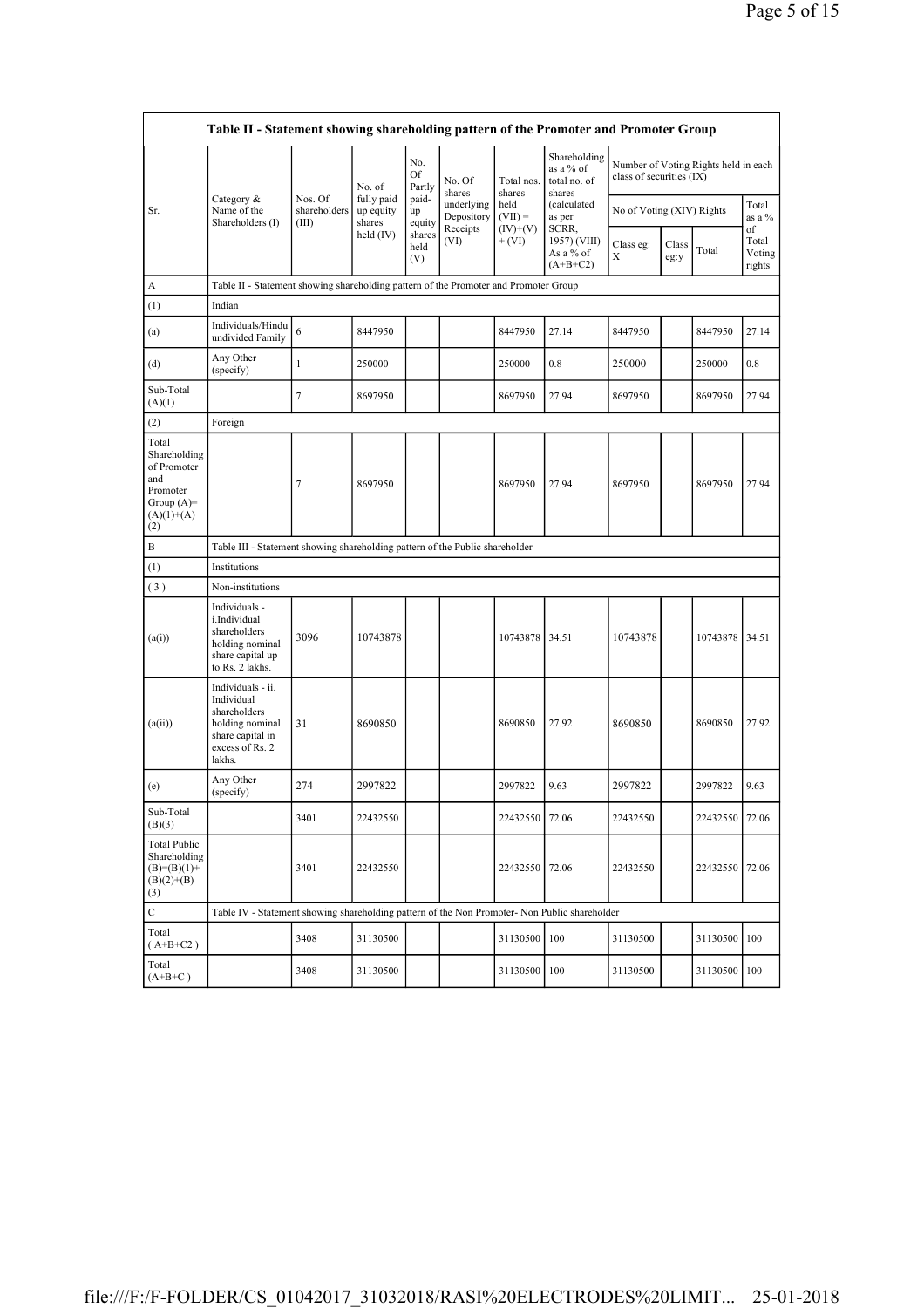|                                                                                        |                                            |                                            |                                                           | Table II - Statement showing shareholding pattern of the Promoter and Promoter Group         |                                        |                                               |                                                                               |                                         |                                       |
|----------------------------------------------------------------------------------------|--------------------------------------------|--------------------------------------------|-----------------------------------------------------------|----------------------------------------------------------------------------------------------|----------------------------------------|-----------------------------------------------|-------------------------------------------------------------------------------|-----------------------------------------|---------------------------------------|
| Sr.                                                                                    | No. Of Shares<br>Underlying<br>Outstanding | No. of Shares<br>Underlying<br>Outstanding | No. Of Shares<br>Underlying<br>Outstanding<br>convertible | Shareholding, as a<br>% assuming full<br>conversion of<br>convertible<br>securities (as a    | Number of<br>Locked in shares<br>(XII) |                                               | Number of<br><b>Shares</b><br>pledged or<br>otherwise<br>encumbered<br>(XIII) |                                         | Number of<br>equity shares<br>held in |
|                                                                                        | convertible<br>securities $(X)$            | Warrants<br>$(X_i)$                        | securities and<br>No. Of<br>Warrants (Xi)<br>(a)          | percentage of<br>diluted share<br>capital) $(XI) = (VII)$<br>$+(X)$ As a % of<br>$(A+B+C2)$  | No. (a)                                | As a $%$<br>of total<br>Shares<br>held<br>(b) | No.<br>(a)                                                                    | As a %<br>of total<br>Shares<br>held(b) | dematerialized<br>form $(XIV)$        |
| А                                                                                      |                                            |                                            |                                                           | Table II - Statement showing shareholding pattern of the Promoter and Promoter Group         |                                        |                                               |                                                                               |                                         |                                       |
| (1)                                                                                    | Indian                                     |                                            |                                                           |                                                                                              |                                        |                                               |                                                                               |                                         |                                       |
| (a)                                                                                    |                                            |                                            |                                                           | 27.14                                                                                        | 150000                                 | 1.78                                          |                                                                               |                                         | 8447950                               |
| (d)                                                                                    |                                            |                                            |                                                           | 0.8                                                                                          | $\overline{0}$                         | $\overline{0}$                                |                                                                               |                                         | 250000                                |
| Sub-Total (A)<br>(1)                                                                   |                                            |                                            |                                                           | 27.94                                                                                        | 150000 1.72                            |                                               |                                                                               |                                         | 8697950                               |
| (2)                                                                                    | Foreign                                    |                                            |                                                           |                                                                                              |                                        |                                               |                                                                               |                                         |                                       |
| Total<br>Shareholding<br>of Promoter<br>and Promoter<br>Group $(A)=A)$<br>$(1)+(A)(2)$ |                                            |                                            |                                                           | 27.94                                                                                        | 150000 1.72                            |                                               |                                                                               |                                         | 8697950                               |
| B                                                                                      |                                            |                                            |                                                           | Table III - Statement showing shareholding pattern of the Public shareholder                 |                                        |                                               |                                                                               |                                         |                                       |
| (1)                                                                                    | Institutions                               |                                            |                                                           |                                                                                              |                                        |                                               |                                                                               |                                         |                                       |
| (3)                                                                                    | Non-institutions                           |                                            |                                                           |                                                                                              |                                        |                                               |                                                                               |                                         |                                       |
| (a(i))                                                                                 |                                            |                                            |                                                           | 34.51                                                                                        | $\overline{0}$                         | $\boldsymbol{0}$                              |                                                                               |                                         | 9844083                               |
| (a(ii))                                                                                |                                            |                                            |                                                           | 27.92                                                                                        | $\overline{0}$                         | $\mathbf{0}$                                  |                                                                               |                                         | 8690850                               |
| (e)                                                                                    |                                            |                                            |                                                           | 9.63                                                                                         | $\overline{0}$                         | $\overline{0}$                                |                                                                               |                                         | 2997822                               |
| Sub-Total (B)<br>(3)                                                                   |                                            |                                            |                                                           | 72.06                                                                                        | $\mathbf{0}$                           | $\mathbf{0}$                                  |                                                                               |                                         | 21532755                              |
| <b>Total Public</b><br>Shareholding<br>$(B)= (B)(1) +$<br>$(B)(2)+(B)(3)$              |                                            |                                            |                                                           | 72.06                                                                                        | $\overline{0}$                         | $\mathbf{0}$                                  |                                                                               |                                         | 21532755                              |
| $\mathcal{C}$                                                                          |                                            |                                            |                                                           | Table IV - Statement showing shareholding pattern of the Non Promoter-Non Public shareholder |                                        |                                               |                                                                               |                                         |                                       |
| Total<br>$(A+B+C2)$                                                                    |                                            |                                            |                                                           | 100                                                                                          | 150000                                 | 0.48                                          |                                                                               |                                         | 30230705                              |
| Total<br>$(A+B+C)$                                                                     |                                            |                                            |                                                           | 100                                                                                          | 150000 0.48                            |                                               |                                                                               |                                         | 30230705                              |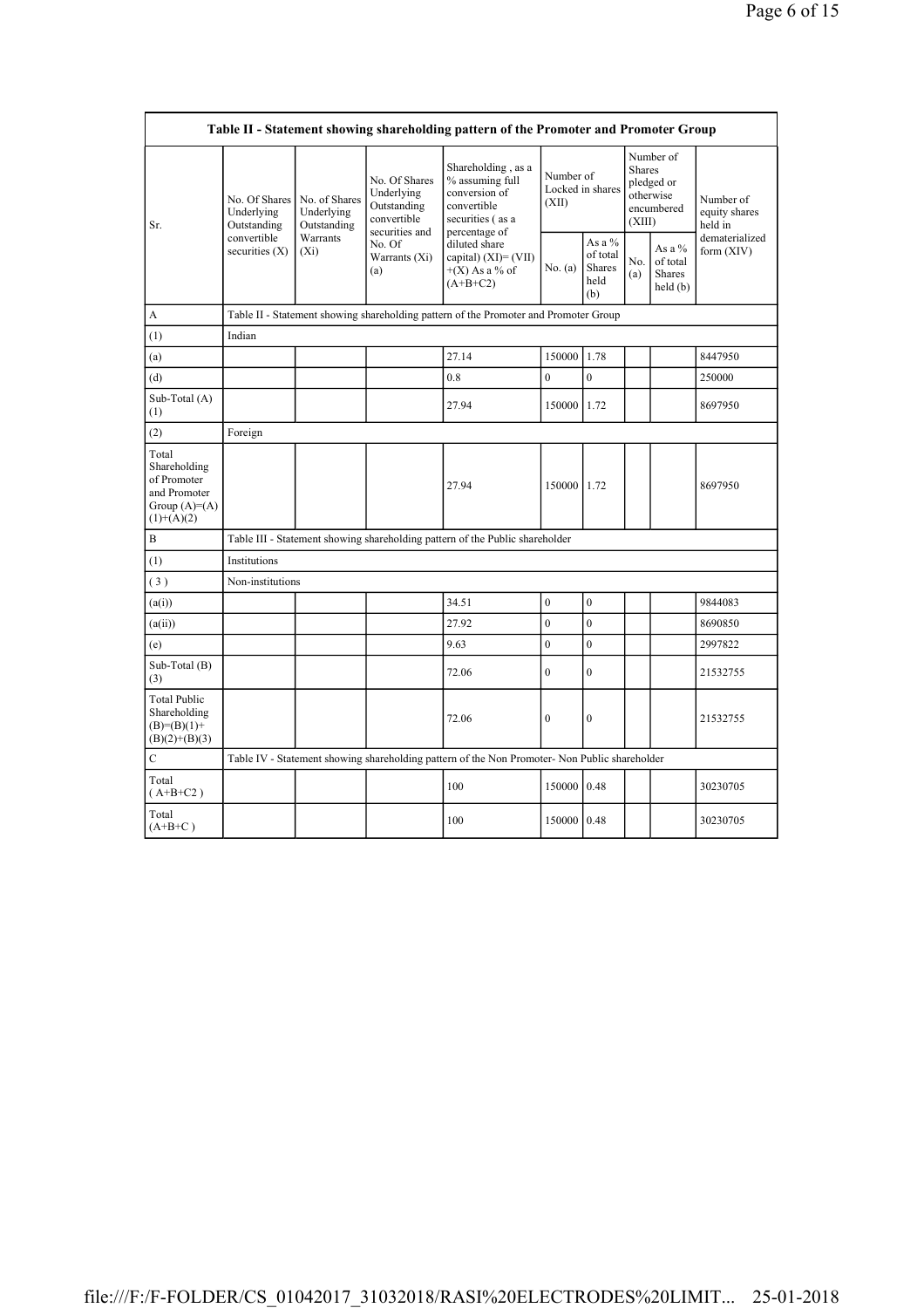|                                                                                                                                                                                              |                                                               |                    | Individuals/Hindu undivided Family |                      |                                        |                    |
|----------------------------------------------------------------------------------------------------------------------------------------------------------------------------------------------|---------------------------------------------------------------|--------------------|------------------------------------|----------------------|----------------------------------------|--------------------|
| Searial No.                                                                                                                                                                                  | $\mathbf{1}$                                                  | $\overline{c}$     | 3                                  | $\overline{4}$       | 5                                      | 6                  |
| Name of the<br>Shareholders (I)                                                                                                                                                              | <b>B POPATLAL</b><br>KOTHARI                                  | P NITYA<br>KOTHARI | P MANJULA<br>KOTHARI               | P KASHYAP<br>KOTHARI | POPATLAL<br>KOTHARI AND<br><b>SONS</b> | RUCHI N<br>KOTHARI |
| PAN(II)                                                                                                                                                                                      | AAIPK7746D                                                    | AANPK2428F         | AAIPK7745A                         | AAOPK0675M           | AAAHP2895Q                             | AFIPJ0913Q         |
| No. of fully paid<br>up equity shares<br>held (IV)                                                                                                                                           | 4956430                                                       | 1061485            | 882700                             | 1213065              | 218570                                 | 115700             |
| No. Of Partly paid-<br>up equity shares<br>held(V)                                                                                                                                           |                                                               |                    |                                    |                      |                                        |                    |
| No. Of shares<br>underlying<br>Depository<br>Receipts (VI)                                                                                                                                   |                                                               |                    |                                    |                      |                                        |                    |
| Total nos. shares<br>held $(VII) = (IV) +$<br>$(V)$ + $(VI)$                                                                                                                                 | 4956430                                                       | 1061485            | 882700                             | 1213065              | 218570                                 | 115700             |
| Shareholding as a<br>% of total no. of<br>shares (calculated<br>as per SCRR,<br>1957) (VIII) As a<br>% of $(A+B+C2)$                                                                         | 15.92                                                         | 3.41               | 2.84                               | 3.9                  | 0.7                                    | 0.37               |
|                                                                                                                                                                                              | Number of Voting Rights held in each class of securities (IX) |                    |                                    |                      |                                        |                    |
| Class eg: $X$                                                                                                                                                                                | 4956430                                                       | 1061485            | 882700                             | 1213065              | 218570                                 | 115700             |
| Class eg:y                                                                                                                                                                                   |                                                               |                    |                                    |                      |                                        |                    |
| Total                                                                                                                                                                                        | 4956430                                                       | 1061485            | 882700                             | 1213065              | 218570                                 | 115700             |
| Total as a % of<br><b>Total Voting rights</b>                                                                                                                                                | 15.92                                                         | 3.41               | 2.84                               | 3.9                  | 0.7                                    | 0.37               |
| No. Of Shares<br>Underlying<br>Outstanding<br>convertible<br>securities $(X)$                                                                                                                |                                                               |                    |                                    |                      |                                        |                    |
| No. of Shares<br>Underlying<br>Outstanding<br>Warrants (Xi)                                                                                                                                  |                                                               |                    |                                    |                      |                                        |                    |
| No. Of Shares<br>Underlying<br>Outstanding<br>convertible<br>securities and No.<br>Of Warrants (Xi)<br>(a)                                                                                   |                                                               |                    |                                    |                      |                                        |                    |
| Shareholding, as a<br>% assuming full<br>conversion of<br>convertible<br>securities (as a<br>percentage of<br>diluted share<br>capital) $(XI) = (VII)$<br>$+(Xi)(a)$ As a % of<br>$(A+B+C2)$ | 15.92                                                         | 3.41               | 2.84                               | 3.9                  | 0.7                                    | 0.37               |
| Number of Locked in shares (XII)                                                                                                                                                             |                                                               |                    |                                    |                      |                                        |                    |
| No. $(a)$                                                                                                                                                                                    | 125000                                                        | $\boldsymbol{0}$   | $\boldsymbol{0}$                   | $\bf{0}$             | $\boldsymbol{0}$                       | 25000              |
| As a % of total<br>Shares held (b)                                                                                                                                                           | 2.52                                                          | $\boldsymbol{0}$   | $\mathbf{0}$                       | $\boldsymbol{0}$     | $\boldsymbol{0}$                       | 21.61              |
|                                                                                                                                                                                              | Number of Shares pledged or otherwise encumbered (XIII)       |                    |                                    |                      |                                        |                    |
| No. $(a)$                                                                                                                                                                                    |                                                               |                    |                                    |                      |                                        |                    |
| As a % of total<br>Shares held (b)                                                                                                                                                           |                                                               |                    |                                    |                      |                                        |                    |
| Number of equity<br>shares held in<br>dematerialized                                                                                                                                         | 4956430                                                       | 1061485            | 882700                             | 1213065              | 218570                                 | 115700             |
| form $(XIV)$                                                                                                                                                                                 |                                                               |                    |                                    |                      |                                        |                    |
| Reason for not providing PAN                                                                                                                                                                 |                                                               |                    |                                    |                      |                                        |                    |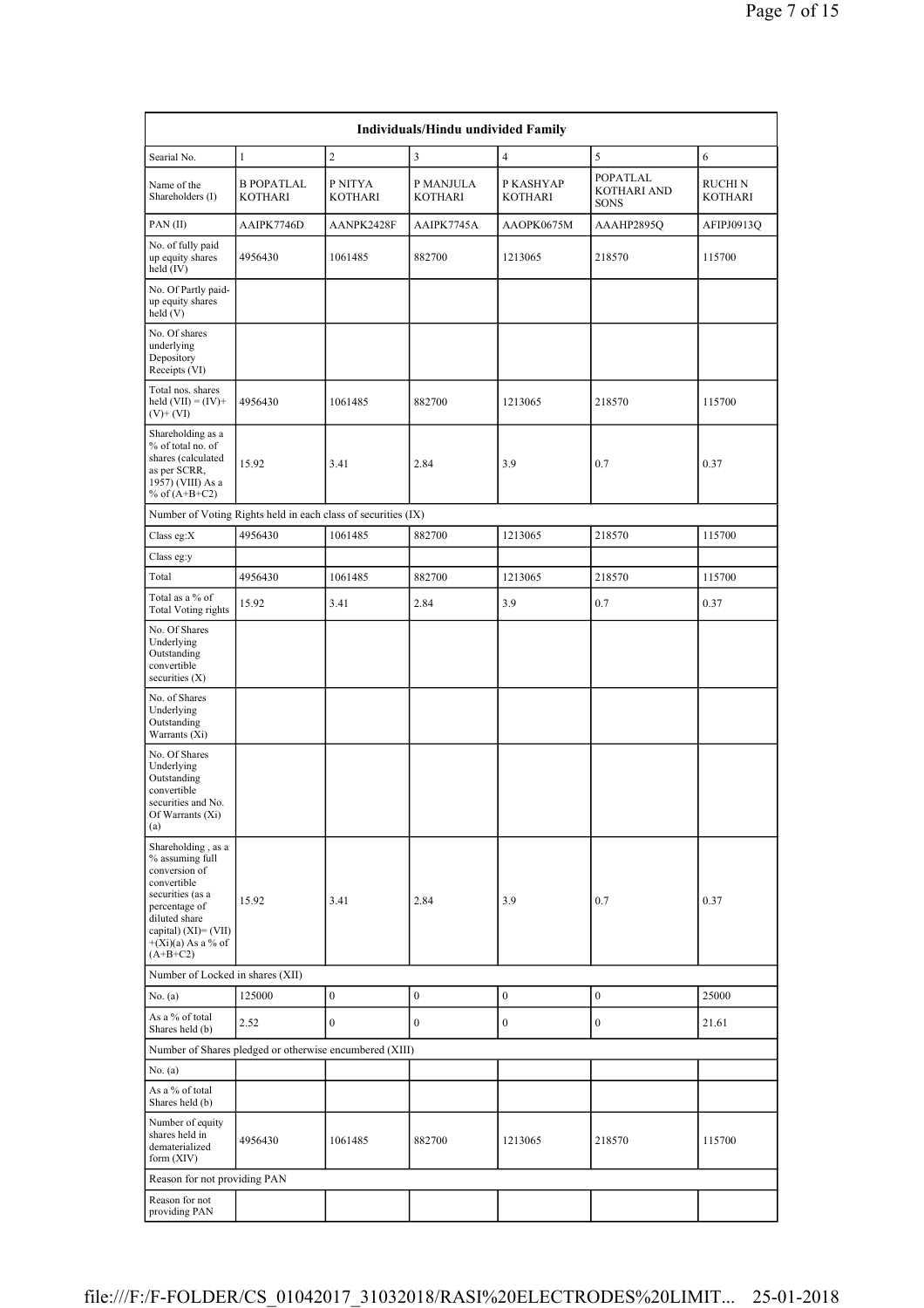| Individuals/Hindu undivided Family                                                                                                                                                           |                                                               |  |  |  |  |  |
|----------------------------------------------------------------------------------------------------------------------------------------------------------------------------------------------|---------------------------------------------------------------|--|--|--|--|--|
| Searial No.                                                                                                                                                                                  |                                                               |  |  |  |  |  |
| Name of the<br>Shareholders (I)                                                                                                                                                              | Click here to go back                                         |  |  |  |  |  |
| PAN(II)                                                                                                                                                                                      | Total                                                         |  |  |  |  |  |
| No. of fully paid<br>up equity shares<br>held (IV)                                                                                                                                           | 8447950                                                       |  |  |  |  |  |
| No. Of Partly paid-<br>up equity shares<br>held(V)                                                                                                                                           |                                                               |  |  |  |  |  |
| No. Of shares<br>underlying<br>Depository<br>Receipts (VI)                                                                                                                                   |                                                               |  |  |  |  |  |
| Total nos. shares<br>held $(VII) = (IV) +$<br>$(V)$ + $(VI)$                                                                                                                                 | 8447950                                                       |  |  |  |  |  |
| Shareholding as a<br>% of total no. of<br>shares (calculated<br>as per SCRR,<br>1957) (VIII) As a<br>% of $(A+B+C2)$                                                                         | 27.14                                                         |  |  |  |  |  |
|                                                                                                                                                                                              | Number of Voting Rights held in each class of securities (IX) |  |  |  |  |  |
| Class eg:X                                                                                                                                                                                   | 8447950                                                       |  |  |  |  |  |
| Class eg:y                                                                                                                                                                                   |                                                               |  |  |  |  |  |
| Total                                                                                                                                                                                        | 8447950                                                       |  |  |  |  |  |
| Total as a % of<br><b>Total Voting rights</b>                                                                                                                                                | 27.14                                                         |  |  |  |  |  |
| No. Of Shares<br>Underlying<br>Outstanding<br>convertible<br>securities $(X)$                                                                                                                |                                                               |  |  |  |  |  |
| No. of Shares<br>Underlying<br>Outstanding<br>Warrants (Xi)                                                                                                                                  |                                                               |  |  |  |  |  |
| No. Of Shares<br>Underlying<br>Outstanding<br>convertible<br>securities and No.<br>Of Warrants (Xi)<br>(a)                                                                                   |                                                               |  |  |  |  |  |
| Shareholding, as a<br>% assuming full<br>conversion of<br>convertible<br>securities (as a<br>percentage of<br>diluted share<br>capital) $(XI) = (VII)$<br>$+(Xi)(a)$ As a % of<br>$(A+B+C2)$ | 27.14                                                         |  |  |  |  |  |
| Number of Locked in shares (XII)                                                                                                                                                             |                                                               |  |  |  |  |  |
| No. $(a)$                                                                                                                                                                                    | 150000                                                        |  |  |  |  |  |
| As a % of total<br>Shares held (b)                                                                                                                                                           | 1.78                                                          |  |  |  |  |  |
|                                                                                                                                                                                              | Number of Shares pledged or otherwise encumbered (XIII)       |  |  |  |  |  |
| No. $(a)$                                                                                                                                                                                    |                                                               |  |  |  |  |  |
| As a % of total<br>Shares held (b)                                                                                                                                                           |                                                               |  |  |  |  |  |
| Number of equity<br>shares held in<br>dematerialized<br>form (XIV)                                                                                                                           | 8447950                                                       |  |  |  |  |  |
| Reason for not providing PAN                                                                                                                                                                 |                                                               |  |  |  |  |  |
| Reason for not<br>providing PAN                                                                                                                                                              |                                                               |  |  |  |  |  |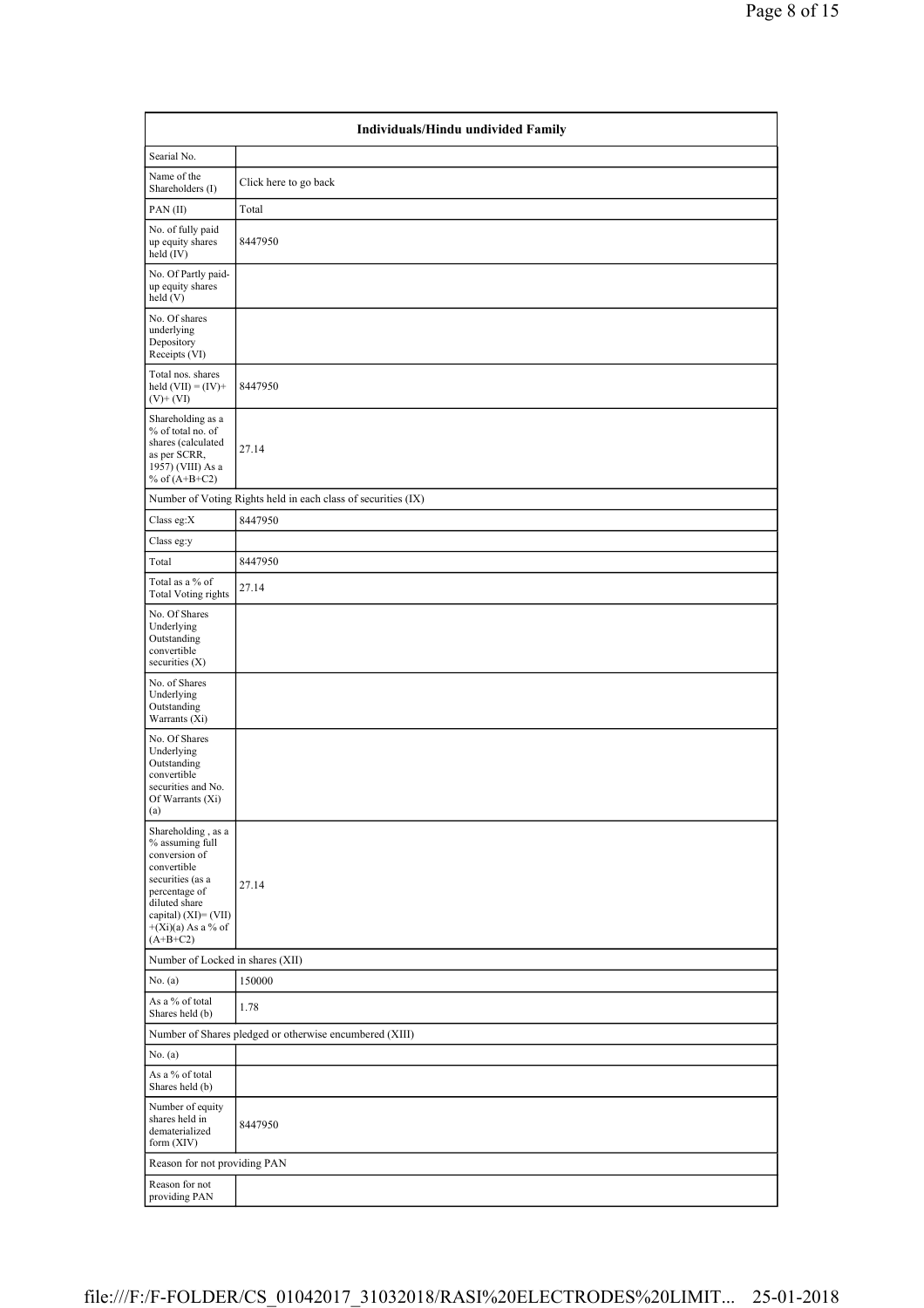| Searial No.                                                                                                                                                                                 | $\mathbf{1}$                                                  |                       |
|---------------------------------------------------------------------------------------------------------------------------------------------------------------------------------------------|---------------------------------------------------------------|-----------------------|
| Category                                                                                                                                                                                    | <b>Bodies Corporate</b>                                       | Click here to go back |
| Name of the<br>Shareholders (I)                                                                                                                                                             | <b>BPK DEVELOPERS P LTD</b>                                   |                       |
| PAN(II)                                                                                                                                                                                     | AAHFB9968P                                                    | Total                 |
| No. of the<br>Shareholders (I)                                                                                                                                                              | $\mathbf{1}$                                                  | $\mathbf{1}$          |
| No. of fully paid<br>up equity shares<br>held (IV)                                                                                                                                          | 250000                                                        | 250000                |
| No. Of Partly paid-<br>up equity shares<br>held(V)                                                                                                                                          |                                                               |                       |
| No. Of shares<br>underlying<br>Depository<br>Receipts (VI)                                                                                                                                  |                                                               |                       |
| Total nos. shares<br>held $(VII) = (IV) +$<br>$(V)$ + $(VI)$                                                                                                                                | 250000                                                        | 250000                |
| Shareholding as a<br>% of total no. of<br>shares (calculated<br>as per SCRR,<br>1957) (VIII) As a<br>% of $(A+B+C2)$                                                                        | 0.8                                                           | 0.8                   |
|                                                                                                                                                                                             | Number of Voting Rights held in each class of securities (IX) |                       |
| Class eg: X                                                                                                                                                                                 | 250000                                                        | 250000                |
| Class eg:y                                                                                                                                                                                  |                                                               |                       |
| Total                                                                                                                                                                                       | 250000                                                        | 250000                |
| Total as a % of<br><b>Total Voting rights</b>                                                                                                                                               | 0.8                                                           | 0.8                   |
| No. Of Shares<br>Underlying<br>Outstanding<br>convertible<br>securities $(X)$                                                                                                               |                                                               |                       |
| No. of Shares<br>Underlying<br>Outstanding<br>Warrants (Xi)                                                                                                                                 |                                                               |                       |
| No. Of Shares<br>Underlying<br>Outstanding<br>convertible<br>securities and No.<br>Of Warrants (Xi)<br>(a)                                                                                  |                                                               |                       |
| Shareholding, as a<br>$\%$ assuming full<br>conversion of<br>convertible<br>securities (as a<br>percentage of<br>diluted share<br>capital) $(XI) = (VII)$<br>$+(X)$ As a % of<br>$(A+B+C2)$ | 0.8                                                           | 0.8                   |
| Number of Locked in shares (XII)                                                                                                                                                            |                                                               |                       |
| No. (a)                                                                                                                                                                                     | $\boldsymbol{0}$                                              | $\boldsymbol{0}$      |
| As a % of total<br>Shares held (b)                                                                                                                                                          | $\boldsymbol{0}$                                              | $\boldsymbol{0}$      |
|                                                                                                                                                                                             | Number of Shares pledged or otherwise encumbered (XIII)       |                       |
| No. (a)                                                                                                                                                                                     |                                                               |                       |
| As a % of total<br>Shares held (b)                                                                                                                                                          |                                                               |                       |
| Number of equity<br>shares held in<br>dematerialized<br>form (XIV)                                                                                                                          | 250000                                                        | 250000                |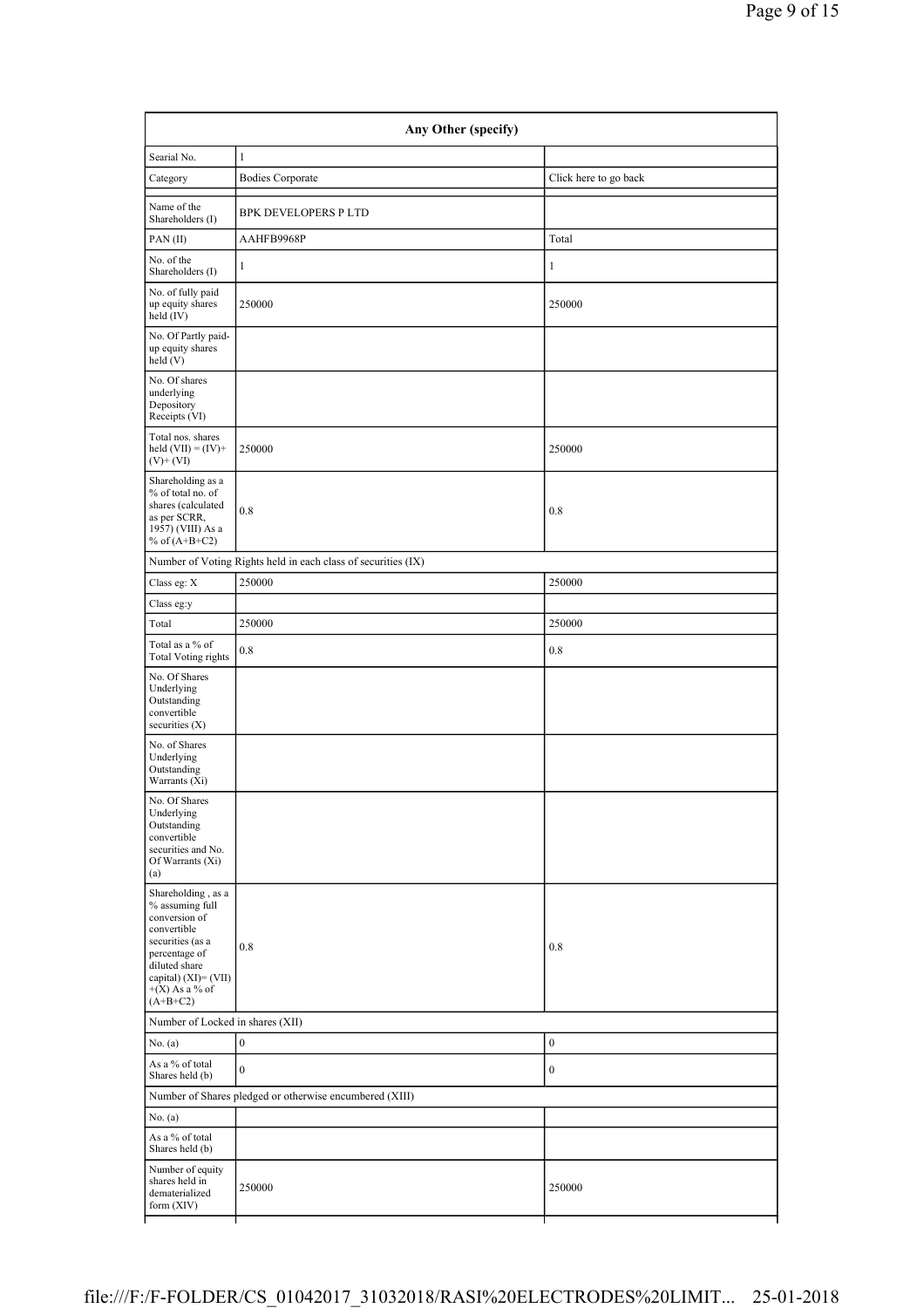| Reason for not |  |
|----------------|--|
| providing PAN  |  |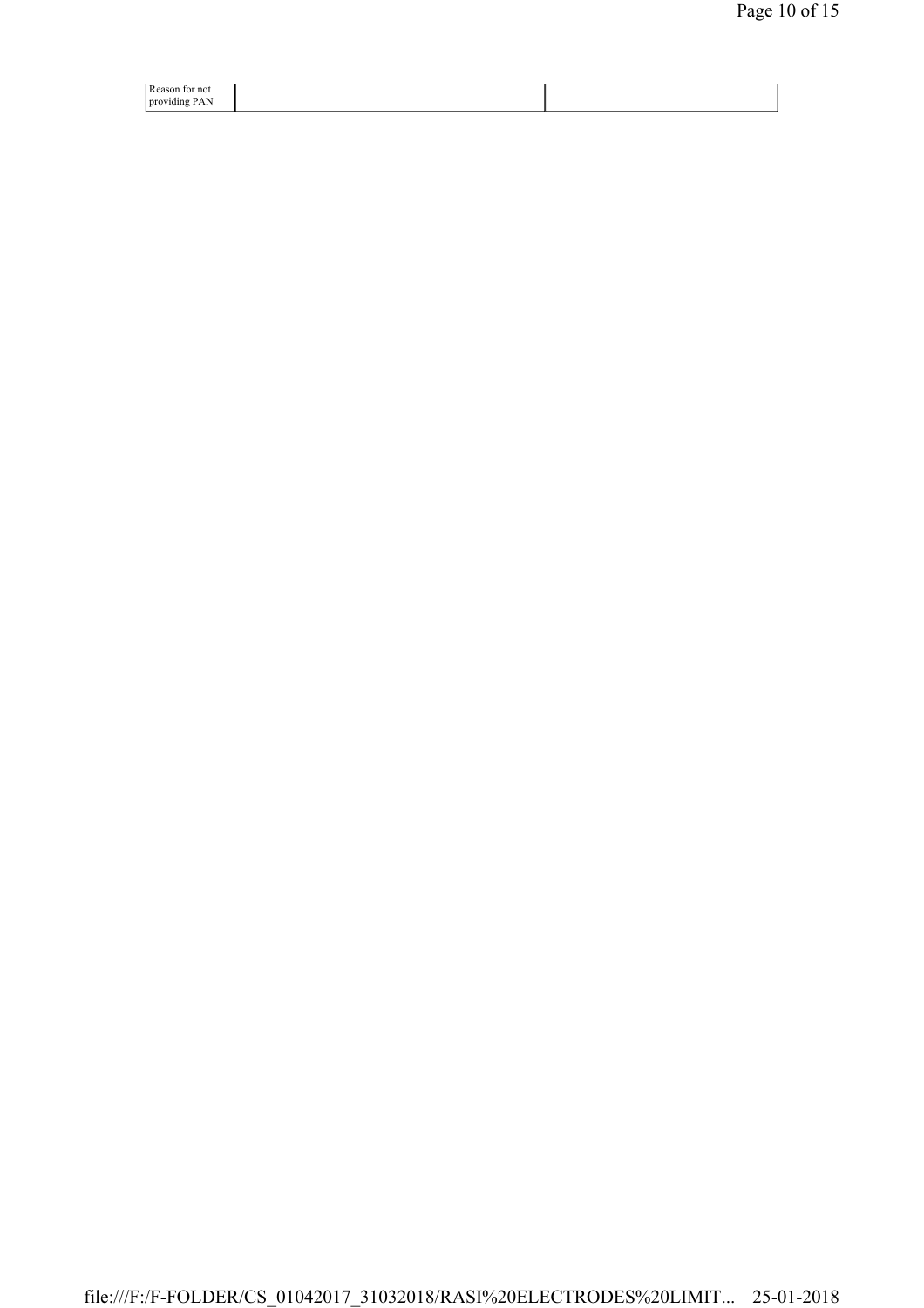|                                                                                                                                                                                      |                                            | Individuals - ii. Individual shareholders holding nominal share capital in excess of Rs. 2 lakhs. |                                 |                           |                                    |                                     |                                  |
|--------------------------------------------------------------------------------------------------------------------------------------------------------------------------------------|--------------------------------------------|---------------------------------------------------------------------------------------------------|---------------------------------|---------------------------|------------------------------------|-------------------------------------|----------------------------------|
| Searial No.                                                                                                                                                                          | $\mathbf{1}$                               | $\overline{c}$                                                                                    | 3                               | $\overline{4}$            | $\sqrt{5}$                         | 6                                   | $\overline{7}$                   |
| Name of the<br>Shareholders (I)                                                                                                                                                      | JAYANT<br><b>SADASHIV</b><br><b>BASRUR</b> | CHANDRAKALA<br>KOTHARI                                                                            | <b>RABINDRA</b><br><b>KAPUR</b> | UTTAM<br>KUMAR<br>KOTHARI | <b>B RANJEET</b><br><b>KOTHARI</b> | JALPA<br>HITESH<br><b>DHARAMSHI</b> | <b>PANKAJ</b><br><b>KOTHARIT</b> |
| PAN(II)                                                                                                                                                                              | AAEPB0230B                                 | AAEPC5084C                                                                                        | AAEPK8587E                      | AAFPK4604H                | AAKPK6088N                         | AGKPD4461A                          | AITPP5447M                       |
| No. of fully paid<br>up equity shares<br>held (IV)                                                                                                                                   | 331700                                     | 992445                                                                                            | 381199                          | 656140                    | 990000                             | 616547                              | 477474                           |
| No. Of Partly<br>paid-up equity<br>shares held (V)                                                                                                                                   |                                            |                                                                                                   |                                 |                           |                                    |                                     |                                  |
| No. Of shares<br>underlying<br>Depository<br>Receipts (VI)                                                                                                                           |                                            |                                                                                                   |                                 |                           |                                    |                                     |                                  |
| Total nos. shares<br>held $(VII) = (IV) +$<br>$(V)$ + $(VI)$                                                                                                                         | 331700                                     | 992445                                                                                            | 381199                          | 656140                    | 990000                             | 616547                              | 477474                           |
| Shareholding as a<br>% of total no. of<br>shares (calculated<br>as per SCRR,<br>1957) (VIII) As a<br>% of $(A+B+C2)$                                                                 | 1.07                                       | 3.19                                                                                              | 1.22                            | 2.11                      | 3.18                               | 1.98                                | 1.53                             |
|                                                                                                                                                                                      |                                            | Number of Voting Rights held in each class of securities (IX)                                     |                                 |                           |                                    |                                     |                                  |
| Class eg: X                                                                                                                                                                          | 331700                                     | 992445                                                                                            | 381199                          | 656140                    | 990000                             | 616547                              | 477474                           |
| Class eg:y                                                                                                                                                                           |                                            |                                                                                                   |                                 |                           |                                    |                                     |                                  |
| Total                                                                                                                                                                                | 331700                                     | 992445                                                                                            | 381199                          | 656140                    | 990000                             | 616547                              | 477474                           |
| Total as a % of<br><b>Total Voting</b><br>rights                                                                                                                                     | 1.07                                       | 3.19                                                                                              | 1.22                            | 2.11                      | 3.18                               | 1.98                                | 1.53                             |
| No. Of Shares<br>Underlying<br>Outstanding<br>convertible<br>securities $(X)$                                                                                                        |                                            |                                                                                                   |                                 |                           |                                    |                                     |                                  |
| No. of Shares<br>Underlying<br>Outstanding<br>Warrants (Xi)                                                                                                                          |                                            |                                                                                                   |                                 |                           |                                    |                                     |                                  |
| No. Of Shares<br>Underlying<br>Outstanding<br>convertible<br>securities and No.<br>Of Warrants (Xi)<br>(a)                                                                           |                                            |                                                                                                   |                                 |                           |                                    |                                     |                                  |
| Shareholding, as a<br>% assuming full<br>conversion of<br>convertible<br>securities (as a<br>percentage of<br>diluted share<br>capital) (XI)=<br>$(VII)+(X)$ As a %<br>of $(A+B+C2)$ | 1.07                                       | 3.19                                                                                              | 1.22                            | 2.11                      | 3.18                               | 1.98                                | 1.53                             |
| Number of Locked in shares (XII)                                                                                                                                                     |                                            |                                                                                                   |                                 |                           |                                    |                                     |                                  |
| No. (a)                                                                                                                                                                              | $\boldsymbol{0}$                           | $\boldsymbol{0}$                                                                                  | $\boldsymbol{0}$                | $\boldsymbol{0}$          | $\boldsymbol{0}$                   | $\boldsymbol{0}$                    | $\boldsymbol{0}$                 |
| As a % of total<br>Shares held (b)                                                                                                                                                   | $\mathbf{0}$                               | $\boldsymbol{0}$                                                                                  | $\boldsymbol{0}$                | $\boldsymbol{0}$          | $\boldsymbol{0}$                   | $\boldsymbol{0}$                    | $\boldsymbol{0}$                 |
| Number of equity<br>shares held in<br>dematerialized<br>form (XIV)                                                                                                                   | 331700                                     | 992445                                                                                            | 381199                          | 656140                    | 990000                             | 616547                              | 477474                           |
| Reason for not providing PAN                                                                                                                                                         |                                            |                                                                                                   |                                 |                           |                                    |                                     |                                  |
| Reason for not<br>providing PAN                                                                                                                                                      |                                            |                                                                                                   |                                 |                           |                                    |                                     |                                  |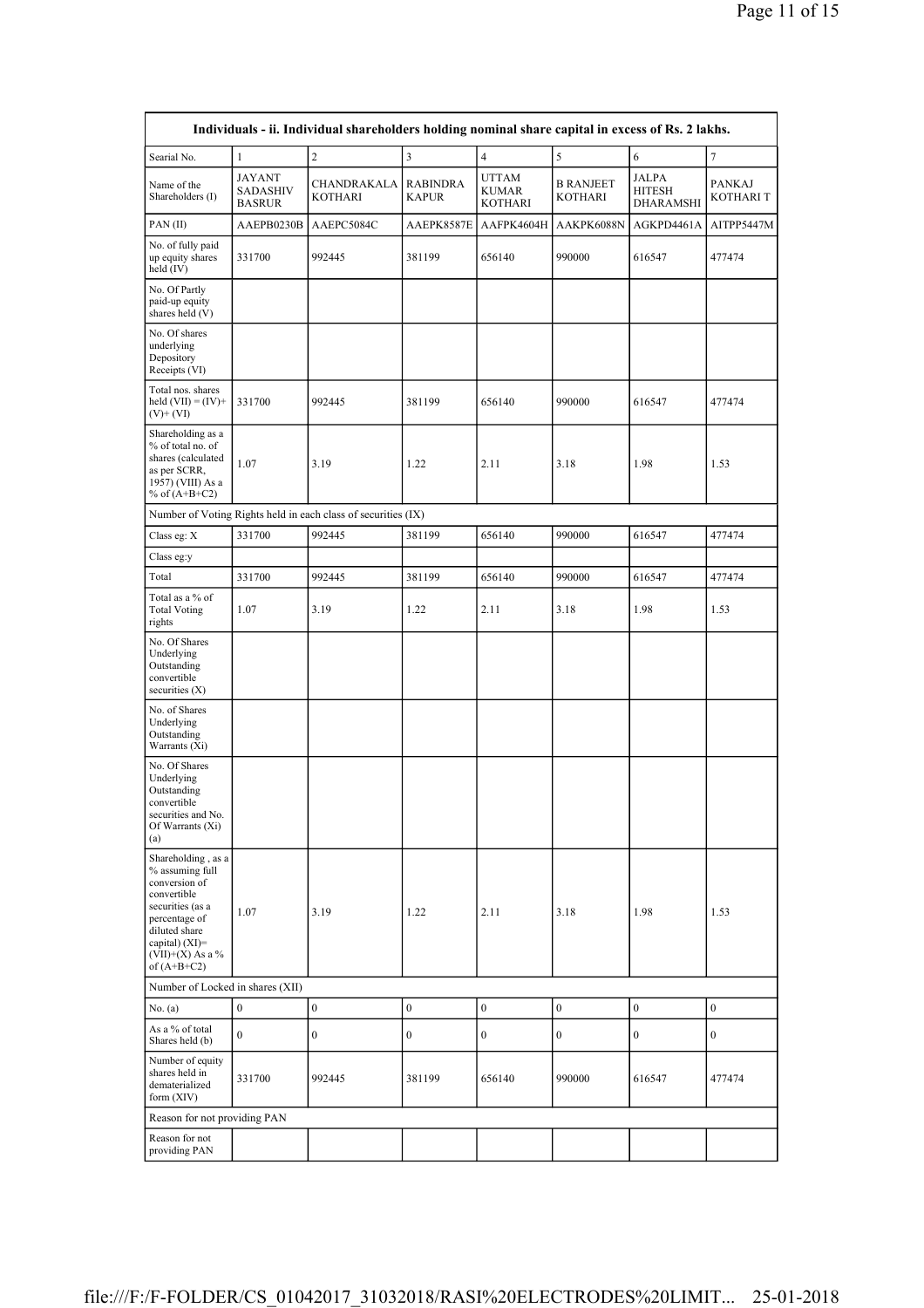|                                                                                                                                                                                          | Individuals - ii. Individual shareholders holding nominal share capital in excess of Rs. 2 lakhs. |
|------------------------------------------------------------------------------------------------------------------------------------------------------------------------------------------|---------------------------------------------------------------------------------------------------|
| Searial No.                                                                                                                                                                              |                                                                                                   |
| Name of the<br>Shareholders (I)                                                                                                                                                          | Click here to go back                                                                             |
| PAN(II)                                                                                                                                                                                  | Total                                                                                             |
| No. of fully paid<br>up equity shares<br>held (IV)                                                                                                                                       | 4445505                                                                                           |
| No. Of Partly paid-<br>up equity shares<br>held (V)                                                                                                                                      |                                                                                                   |
| No. Of shares<br>underlying<br>Depository<br>Receipts (VI)                                                                                                                               |                                                                                                   |
| Total nos. shares<br>held $(VII) = (IV) +$<br>$(V)$ + $(VI)$                                                                                                                             | 4445505                                                                                           |
| Shareholding as a<br>% of total no. of<br>shares (calculated<br>as per SCRR,<br>1957) (VIII) As a<br>% of $(A+B+C2)$                                                                     | 14.28                                                                                             |
|                                                                                                                                                                                          | Number of Voting Rights held in each class of securities (IX)                                     |
| Class eg: X                                                                                                                                                                              | 4445505                                                                                           |
| Class eg:y                                                                                                                                                                               |                                                                                                   |
| Total                                                                                                                                                                                    | 4445505                                                                                           |
| Total as a $\%$ of<br><b>Total Voting rights</b>                                                                                                                                         | 14.28                                                                                             |
| No. Of Shares<br>Underlying<br>Outstanding<br>convertible<br>securities $(X)$                                                                                                            |                                                                                                   |
| No. of Shares<br>Underlying<br>Outstanding<br>Warrants (Xi)                                                                                                                              |                                                                                                   |
| No. Of Shares<br>Underlying<br>Outstanding<br>convertible<br>securities and No.<br>Of Warrants (Xi)<br>(a)                                                                               |                                                                                                   |
| Shareholding, as a<br>% assuming full<br>conversion of<br>convertible<br>securities (as a<br>percentage of<br>diluted share<br>capital) $(XI) = (VII)$<br>$+(X)$ As a % of<br>$(A+B+C2)$ | 14.28                                                                                             |
| Number of Locked in shares (XII)                                                                                                                                                         |                                                                                                   |
| No. (a)                                                                                                                                                                                  | $\boldsymbol{0}$                                                                                  |
| As a % of total<br>Shares held (b)                                                                                                                                                       | $\boldsymbol{0}$                                                                                  |
| Number of equity<br>shares held in<br>dematerialized<br>form $(XIV)$                                                                                                                     | 4445505                                                                                           |
| Reason for not providing PAN                                                                                                                                                             |                                                                                                   |
| Reason for not<br>providing PAN                                                                                                                                                          |                                                                                                   |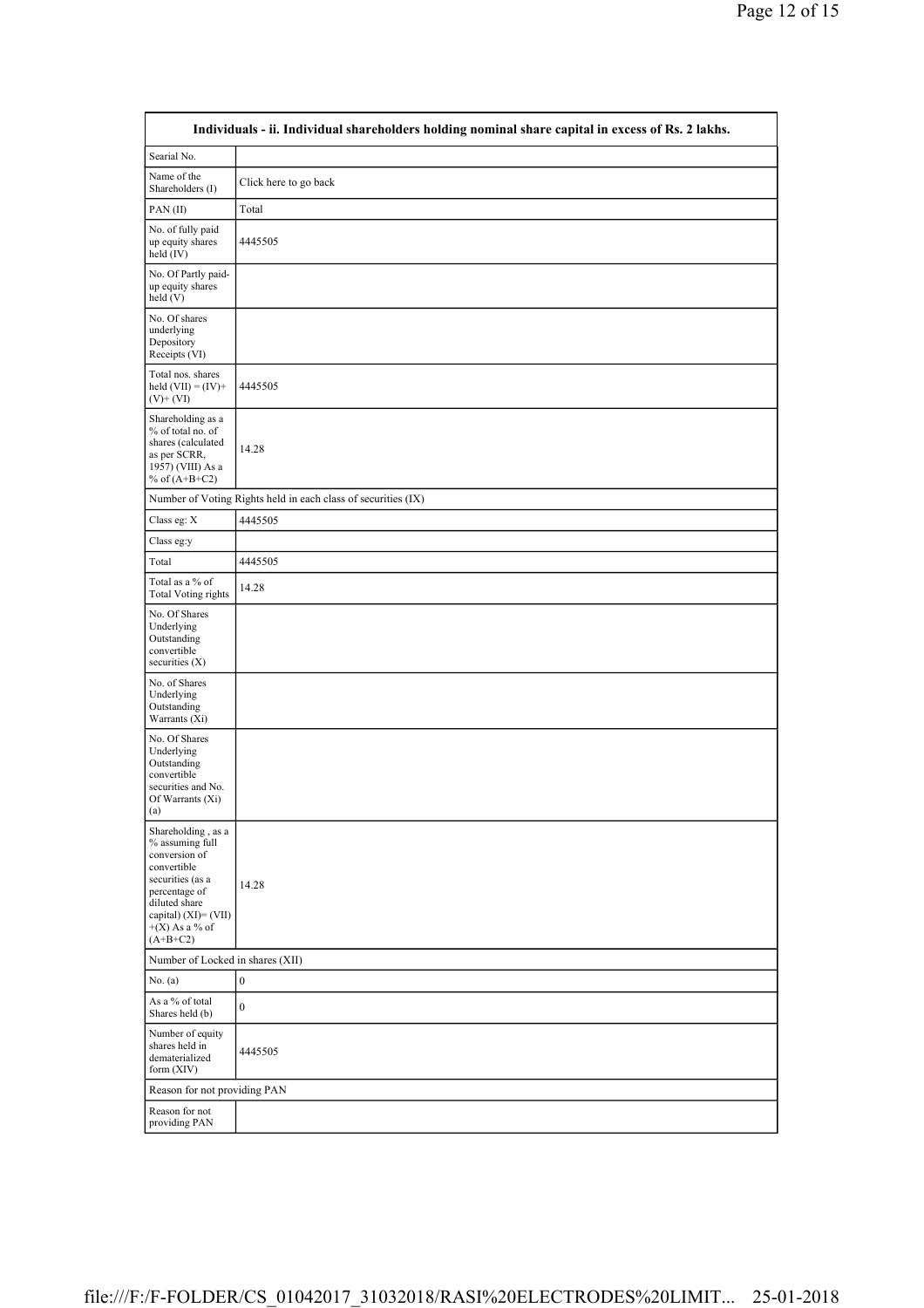| Any Other (specify)                                                                                                                                                                      |                                                               |                     |                  |                  |                   |                          |  |  |
|------------------------------------------------------------------------------------------------------------------------------------------------------------------------------------------|---------------------------------------------------------------|---------------------|------------------|------------------|-------------------|--------------------------|--|--|
| Searial No.                                                                                                                                                                              | $\mathbf{1}$                                                  | $\overline{c}$      | 3                | $\overline{4}$   | 5                 |                          |  |  |
| Category                                                                                                                                                                                 | <b>Bodies Corporate</b>                                       | Clearing<br>Members | <b>HUF</b>       | $NRI-$<br>Repat  | NRI-Non-<br>Repat |                          |  |  |
| Category / More<br>than 1 percentage                                                                                                                                                     | More than 1 percentage of<br>shareholding                     | Category            | Category         | Category         | Category          |                          |  |  |
| Name of the<br>Shareholders (I)                                                                                                                                                          | AADRIK DISTRIBUTORS PVT.<br><b>LTD</b>                        |                     |                  |                  |                   | Click here to go<br>back |  |  |
| PAN (II)                                                                                                                                                                                 | AAECA6320J                                                    |                     |                  |                  |                   | Total                    |  |  |
| No. of the<br>Shareholders (I)                                                                                                                                                           | 1                                                             | 15                  | 139              | 28               | 6                 | 188                      |  |  |
| No. of fully paid<br>up equity shares<br>held (IV)                                                                                                                                       | 449965                                                        | 20359               | 989576           | 398583           | 45303             | 1453821                  |  |  |
| No. Of Partly paid-<br>up equity shares<br>held (V)                                                                                                                                      |                                                               |                     |                  |                  |                   |                          |  |  |
| No. Of shares<br>underlying<br>Depository<br>Receipts (VI)                                                                                                                               |                                                               |                     |                  |                  |                   |                          |  |  |
| Total nos. shares<br>held $(VII) = (IV) +$<br>$(V)$ + $(VI)$                                                                                                                             | 449965                                                        | 20359               | 989576           | 398583           | 45303             | 1453821                  |  |  |
| Shareholding as a<br>% of total no. of<br>shares (calculated<br>as per SCRR,<br>1957) (VIII) As a<br>% of $(A+B+C2)$                                                                     | 1.45                                                          | 0.07                | 3.18             | 1.28             | 0.15              | 4.68                     |  |  |
|                                                                                                                                                                                          | Number of Voting Rights held in each class of securities (IX) |                     |                  |                  |                   |                          |  |  |
| Class eg: X                                                                                                                                                                              | 449965                                                        | 20359               | 989576           | 398583           | 45303             | 1453821                  |  |  |
| Class eg:y                                                                                                                                                                               |                                                               |                     |                  |                  |                   |                          |  |  |
| Total                                                                                                                                                                                    | 449965                                                        | 20359               | 989576           | 398583           | 45303             | 1453821                  |  |  |
| Total as a % of<br><b>Total Voting rights</b>                                                                                                                                            | 1.45                                                          | 0.07                | 3.18             | 1.28             | 0.15              | 4.68                     |  |  |
| No. Of Shares<br>Underlying<br>Outstanding<br>convertible<br>securities (X)                                                                                                              |                                                               |                     |                  |                  |                   |                          |  |  |
| No. of Shares<br>Underlying<br>Outstanding<br>Warrants (Xi)                                                                                                                              |                                                               |                     |                  |                  |                   |                          |  |  |
| No. Of Shares<br>Underlying<br>Outstanding<br>convertible<br>securities and No.<br>Of Warrants (Xi)<br>(a)                                                                               |                                                               |                     |                  |                  |                   |                          |  |  |
| Shareholding, as a<br>% assuming full<br>conversion of<br>convertible<br>securities (as a<br>percentage of<br>diluted share<br>capital) $(XI) = (VII)$<br>$+(X)$ As a % of<br>$(A+B+C2)$ | 1.45                                                          | 0.07                | 3.18             | 1.28             | 0.15              | 4.68                     |  |  |
| Number of Locked in shares (XII)                                                                                                                                                         |                                                               |                     |                  |                  |                   |                          |  |  |
| No. (a)                                                                                                                                                                                  | $\boldsymbol{0}$                                              | $\boldsymbol{0}$    | $\boldsymbol{0}$ | $\boldsymbol{0}$ | $\boldsymbol{0}$  | $\boldsymbol{0}$         |  |  |
| As a % of total<br>Shares held (b)                                                                                                                                                       | $\mathbf{0}$                                                  | 0                   | $\boldsymbol{0}$ | $\boldsymbol{0}$ | $\boldsymbol{0}$  | $\boldsymbol{0}$         |  |  |
| Number of equity<br>shares held in<br>dematerialized<br>form (XIV)                                                                                                                       | 449965                                                        | 20359               | 989576           | 398583           | 45303             | 1453821                  |  |  |
| Reason for not providing PAN                                                                                                                                                             |                                                               |                     |                  |                  |                   |                          |  |  |
|                                                                                                                                                                                          |                                                               |                     |                  |                  |                   |                          |  |  |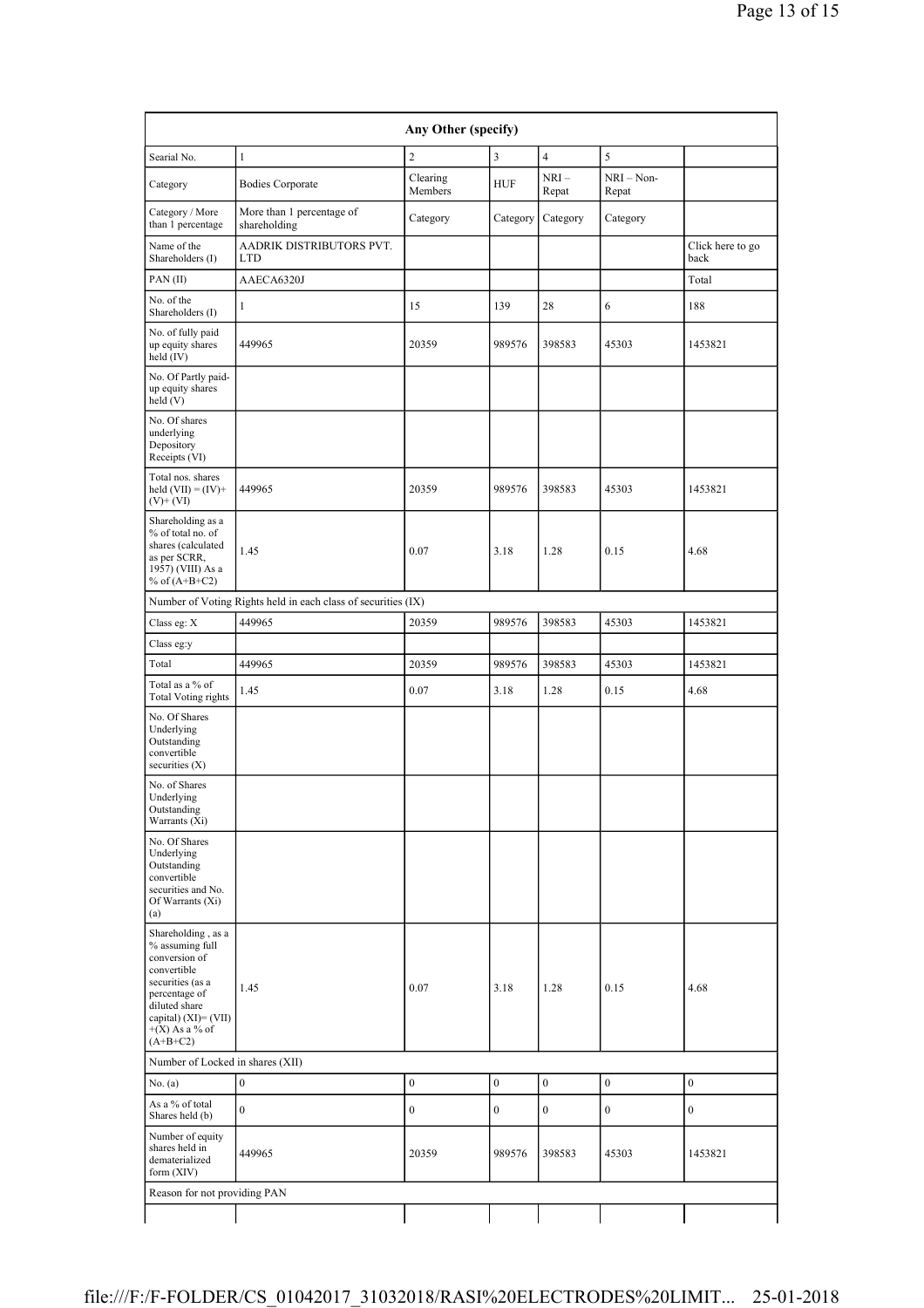| $\n  Dao$<br>not<br>w<br>$-$<br>$\mathbf{v}$<br>prov<br>viding<br>. .<br><b>TAI</b> |  |  |  |
|-------------------------------------------------------------------------------------|--|--|--|
|-------------------------------------------------------------------------------------|--|--|--|